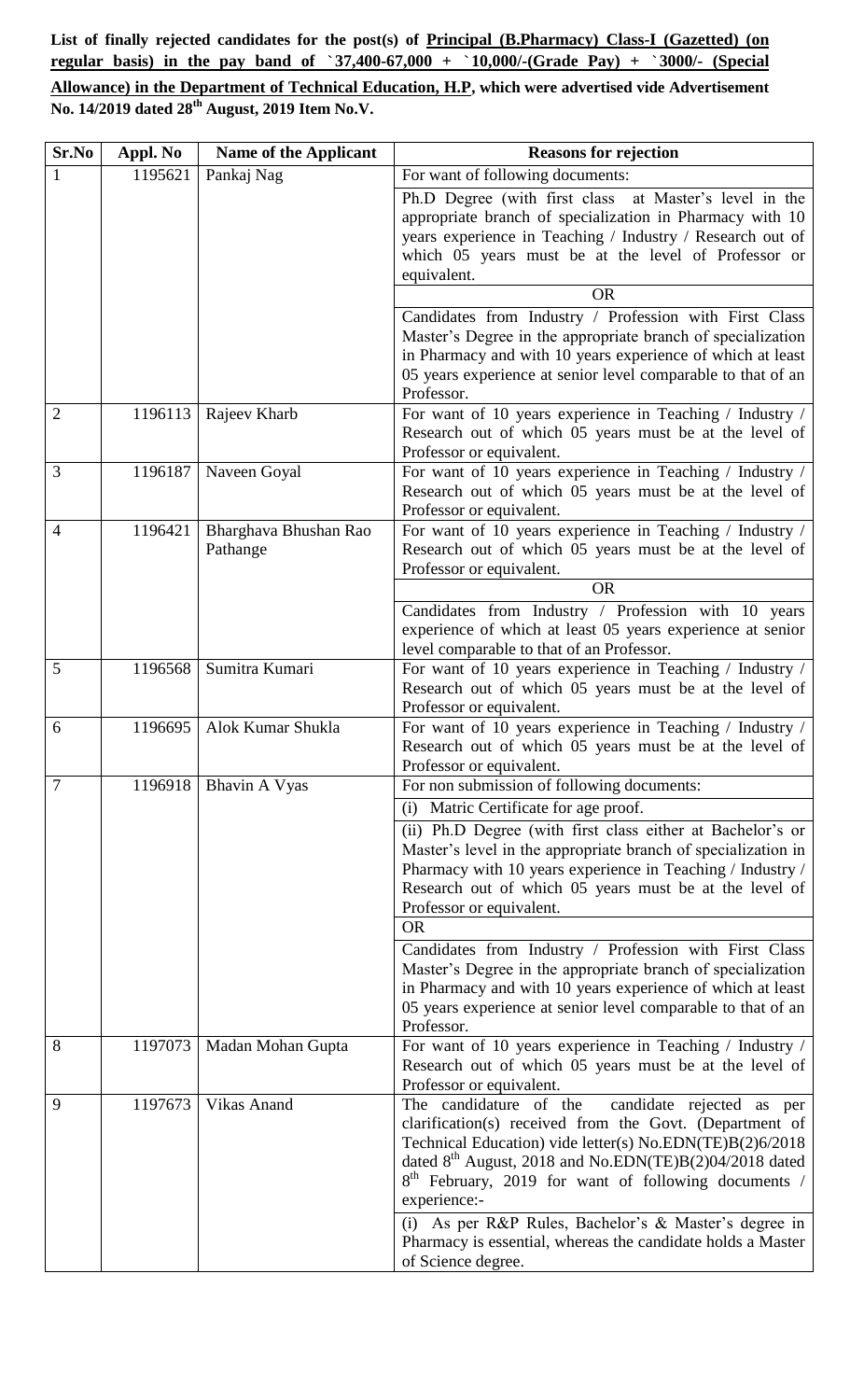|    |         |                           | (ii) 10 years experience in Teaching / Industry / Research<br>out of which 05 years must be at the level of Professor or                       |
|----|---------|---------------------------|------------------------------------------------------------------------------------------------------------------------------------------------|
|    |         |                           | equivalent.                                                                                                                                    |
| 10 | 1197879 | Mahesh Kumar              | For want of 10 years experience in Teaching / Industry /<br>Research out of which 05 years must be at the level of<br>Professor or equivalent. |
| 11 | 1197883 | Sanjay Kumar Kushwaha     | For want of 10 years experience in Teaching / Industry /<br>Research out of which 05 years must be at the level of<br>Professor or equivalent. |
| 12 | 1197990 | Jitender Singh            | For want of 10 years experience in Teaching / Industry /<br>Research out of which 05 years must be at the level of<br>Professor or equivalent. |
| 13 | 1198032 | Rahul Kumar Garg          | For want of 10 years experience in Teaching / Industry /<br>Research out of which 05 years must be at the level of<br>Professor or equivalent. |
| 14 | 1198048 | Vir Vikram                | For want of following documents:                                                                                                               |
|    |         |                           | (i) Ph.D. degree in appropriate branch of specialization in<br>Pharmacy.                                                                       |
|    |         |                           | (ii) 10 years experience in Teaching / Industry / Research<br>out of which 05 years must be at the level of Professor or                       |
|    |         |                           | equivalent.                                                                                                                                    |
| 15 | 1198303 | Ranjan Kumar Sahoo        | The documents has been received after last date of<br>submission of documents.                                                                 |
| 16 | 1198926 | Baheti Jagdish            | For want of 10 years experience in Teaching / Industry /                                                                                       |
|    |         | Radheshyam                | Research out of which 05 years must be at the level of<br>Professor or equivalent.                                                             |
| 17 | 1198944 | <b>Uttam Singh Baghel</b> | For want of following documents:                                                                                                               |
|    |         |                           | (i) Matric certificate for age proof.                                                                                                          |
|    |         |                           | (ii) 10 years experience in Teaching / Industry / Research                                                                                     |
|    |         |                           | out of which 05 years must be at the level of Professor or<br>equivalent.                                                                      |
| 18 | 1199054 | <b>Lalit Singh</b>        | For want of 10 years experience in Teaching / Industry /                                                                                       |
|    |         |                           | Research out of which 05 years must be at the level of                                                                                         |
|    |         |                           | Professor or equivalent.                                                                                                                       |
| 19 | 1199512 | Chhavi                    | For want of 10 years experience in Teaching / Industry /<br>Research out of which 05 years must be at the level of                             |
|    |         |                           | Professor or equivalent.                                                                                                                       |
| 20 | 1199527 | Amit Kumar Sharma         | For want of following documents:                                                                                                               |
|    |         |                           | Ph.D. degree in appropriate branch of specialization in<br>(i)<br>Pharmacy.                                                                    |
|    |         |                           | (ii) 10 years experience in Teaching / Industry / Research                                                                                     |
|    |         |                           | out of which 05 years must be at the level of Professor or<br>equivalent.                                                                      |
| 21 | 1199604 | Sachin Goyal              | For want of 10 years experience in Teaching / Industry /                                                                                       |
|    |         |                           | Research out of which 05 years must be at the level of                                                                                         |
|    |         |                           | Professor or equivalent.                                                                                                                       |
| 22 | 1199625 | Surya Prakash Gautam      | For want of 10 years experience in Teaching / Industry /<br>Research out of which 05 years must be at the level of                             |
| 23 | 1199717 | Aman Bharti               | Professor or equivalent.<br>The candidature of the candidate rejected as per                                                                   |
|    |         |                           | clarification received from the Govt. (Department of                                                                                           |
|    |         |                           | Technical Education) vide letter No.EDN(TE)B(2)04/2018                                                                                         |
|    |         |                           | dated 08 <sup>th</sup> February, 2019 for want of following documents                                                                          |
|    |         |                           | / experience:                                                                                                                                  |
|    |         |                           | (i) Ph.D. degree in appropriate branch of specialization in<br>Pharmacy.                                                                       |
|    |         |                           | (ii) 10 years experience in Teaching / Industry / Research                                                                                     |
|    |         |                           | out of which 05 years must be at the level of Professor or                                                                                     |
|    |         |                           | equivalent.                                                                                                                                    |
|    |         |                           | <b>OR</b>                                                                                                                                      |
|    |         |                           | Candidate from Industry / Profession with 10 years                                                                                             |
|    |         |                           | experience of which at least 05 years experience at senior<br>level comparable to that of an Professor.                                        |
|    |         |                           |                                                                                                                                                |